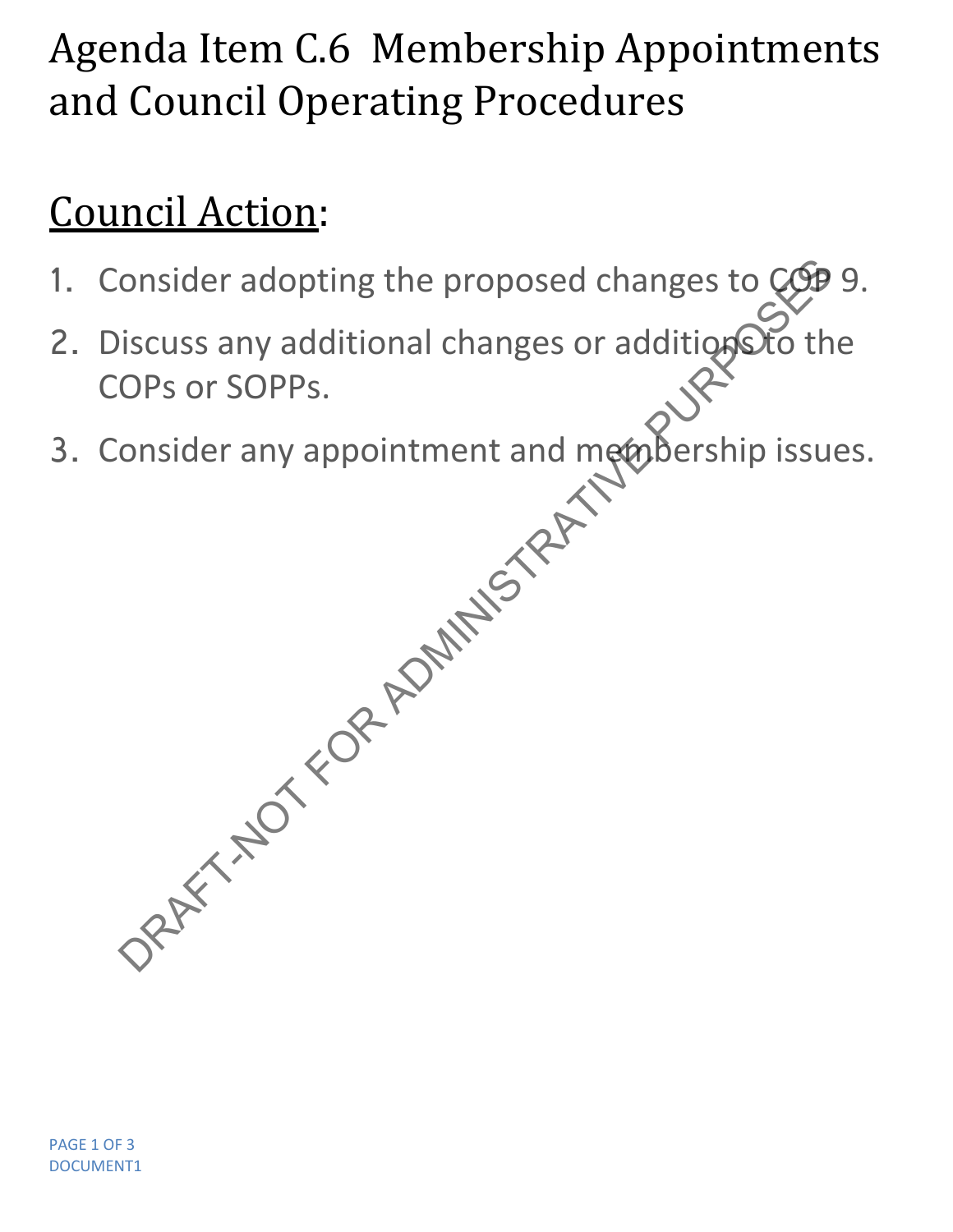I move the Council adopt the proposed changes to COP 9 as shown in Agenda Item C.6, Attachment 1, September 2020. Moved by Maggie Sommer; 2nd by Brad Pettinger Motion passed unan.

### **Anderson/2nd by Corey Niles**

I move the Council appoint Dr. Phil Levin to the vacant Washington position on the Ecosystem Advisory Subpanel formerly held by Mr. Paul Dye. Motion passed Ecosystem Advisory Subpanel formerly held by Mr. Paul Dye. Varemko/Dooley<br>I move the Council appoint Mr. Glen Spain to the vacant Commercial Fishery

### **Yaremko/Dooley**

position on the Habitat Committee formerly held by Mr. Noah Oppenheim. Motion passes unan. Son/2nd by Corey Niles<br>the Council appoint Dr. Phil Levin to the vacant Washington position of<br>term Advisory Subpanel formerly held by Mr. Paul D.<br>R. Motion passed<br>the Council appoint Mr. Glen Starn to the vacant Commercia

#### **Wulff/Zimm**

I move the Council appoint Ms. Amber Rhodes to the National Marine Fisheries Service West Coast Region position on the Highly Migratory Species Management Team formerly held by Mr. Lyle Enriquez. Motion passed unan.